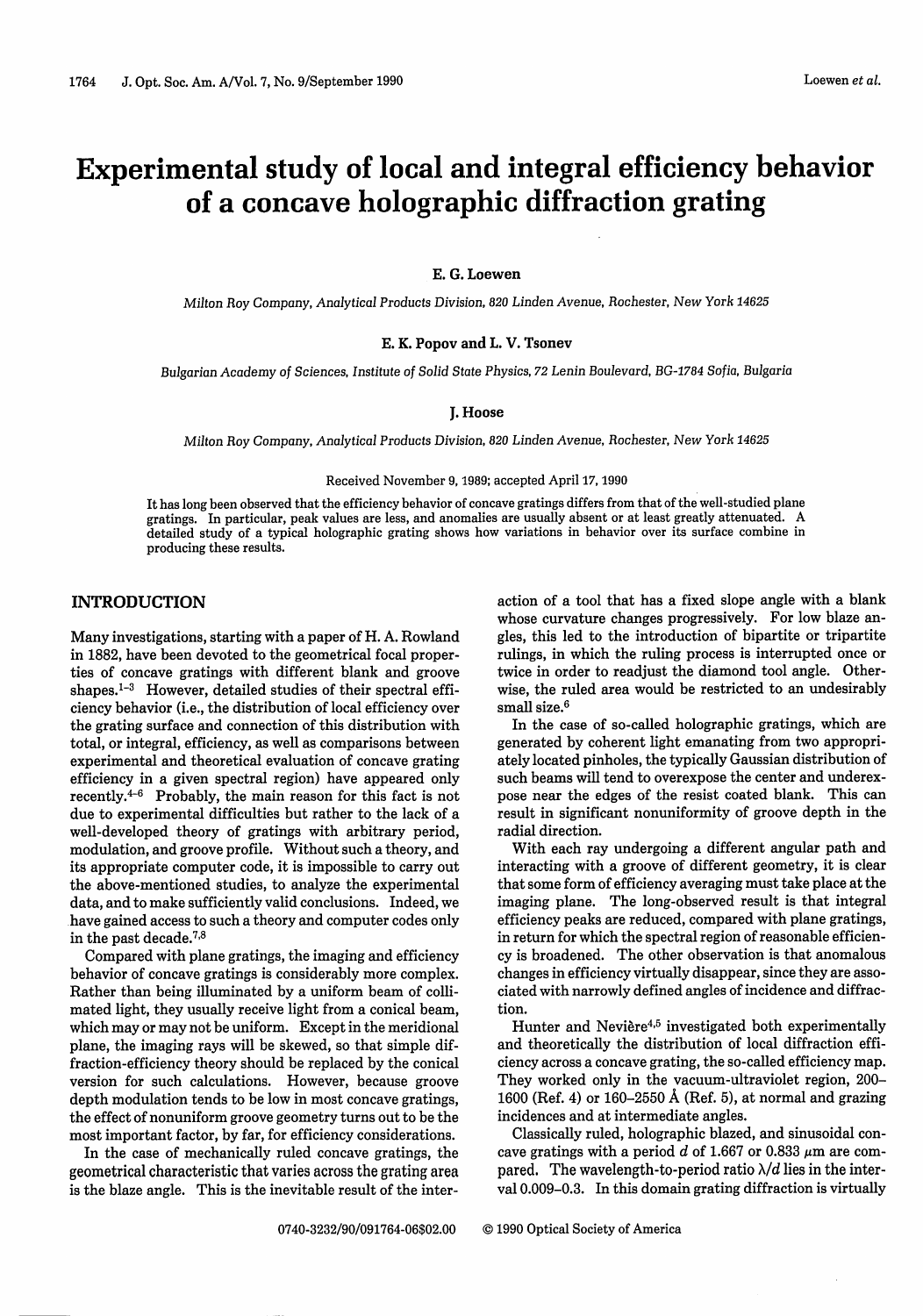free of polarization effects, including anomalies, and therefore lends itself to much simpler scalar-type analysis. $6,9$ That is why all the data in Refs. 4 and 5 are given for unpolarized light. The gratings used had low modulation, the groove-depth-to-period ratio *h/d* was less than 0.1.2 To obtain the total efficiency as a function of wavelength, Hunter and Neviere showed the average value of the relevant efficiency map. $^{4-6}$ 

The main conclusions of Hunter and Nevière were that (i) local efficiency distribution of holographic blazed concave gratings is much more uniform than for conventional plane ruled gratings; (ii) concave blazed ruled or holographic ratings do not have a completely uniform efficiency map primarily because of the change in blaze angle across the surface; (iii) the electromagnetic theory of gratings in its present-day state, e.g., Refs. 7 and 8, can produce accurate efficiency maps for both TE and TM polarization, at least for shallow grooves.

In the present paper we concentrate only on a holographic quasi-sinusoidal grating designed for a color-measuring spectrograph. It is coated with aluminum, has a 100-mm diameter, a 211-mm radius of curvature, and a 793-grooves/ mm frequency and is designed to produce a flat field spectrum, over the wavelength range 380-780 nm, for use in a spectrograph with near-normal incidence and imaging. The choice of an  $F/2$  aperture for the grating was made not so much to enhance throughput (entendue) but to capture the entire input cone of light. Failure to do so would enhance stray light, a key concern in color measurement. In the spectral region mentioned  $\lambda/d$  varies over a range of 0.30-0.62, i.e., outside the scalar domain, and therefore we can expect anomalies and a different behavior of TE and TM polarizations (in the vacuum ultraviolet we would have 100  $nm/1250$  nm = 0.08, i.e., scalar conditions). This fact places exacting demands on the theoretical approach and computer codes required for data analysis. In addition, we apply a flexible-averaging procedure for calculating the integral (total) efficiency, and we present complete efficiency maps in meridional and sagittal directions at different wavelengths.

# **GROOVE-DEPTH DISTRIBUTION**

In the absence of good direct methods for groove-depth measurement, an indirect one that has proven effective in the past was chosen. It consists of measuring the Littrowmount absolute first-order diffraction efficiency (in our case at 632.8 nm) in both TM and TE planes of polarization (for which the electric field vector is perpendicular or parallel to the grooves, respectively). Additional redundant data for cross-checking are readily obtained by repeating the measurements under normal incidence conditions. Data were taken over a network of 69 points on a 1-cm  $\times$  1-cm-grid network with the aid of a removable plastic target screen placed over the grating. Its center coincides with the grating pole, the axes being parallel and perpendicular to the grooves.

Experimental data were correlated with theoretical values that are calculated as a function of *h/d,* provided that one can assume only a sinusoidal groove shape. Any lack of symmetry in shape is readily discerned by comparing positive with negative first-order efficiencies under normal inci-



Fig. 1. Three-dimensional map of groove-depth distribution.

dence. The final result, in the form of a three-dimensional map, is shown in Fig. 1. It is evident that modulation ranges from a central maximum of 15.9% (considered intermediate) to 4.2% near the edges (i.e., very low), a ratio of almost 4:1.

# **LOCAL EFFICIENCY DISTRIBUTION**

The next step was to obtain experimental local efficiency maps at different wavelengths in both TM and TE polarizations at each of the same  $1$ -cm  $\times$  1-cm-grid network points. Lasers provide the high-intensity small beam size required (1.5-mm diameter at the 1/e intensity level), together with excellent polarization control and knowledge of exact wavelength. A two-axis steering mirror serves to direct the beam to each of the 69 points. Such conical sets of fine beams simulate the detailed structure of global grating illumination through an entrance pinhole. The solid-state detector used needs merely to move sideways if the wavelength changes (Fig. 2). Five different lasers, operated at 10 different wavelengths, provide nearly complete wavelength coverage to characterize the behavior. They were He-Cd (441.6 nm), Ar+ (476 and 514.5 nm), He-Ne (632.8 nm), Kr+ (647.1 and 676.4 nm), and a dye laser to cover the intermediate region (570, 590, 600, and 620 nm).

Representative results are shown in Fig. 3, in which efficiency at each of the most significant wavelengths in TM and TE planes is plotted as a function of X for the values of *Y* indicated; the axes are perpendicular and parallel to the grating grooves, respectively, for  $X$  and  $Y$ . Only positive values for Y are included since corresponding ones for negative values differ by negligible amounts. Efficiency distribution is not uniform, but in our case this has nothing to do with blaze effects, as they did in Ref. 5.

The effect that groove modulation has on the efficiency is clearly visible. At 441.6 nm, the central modulation of 15.9% is too great for maximum efficiency, while at the edges the modulation is too low. Optimum modulation for the blue region appears to be  $13.2\%$  (i.e., where X or Y are near 20 mm and for which an absolute efficiency of 32% is ob-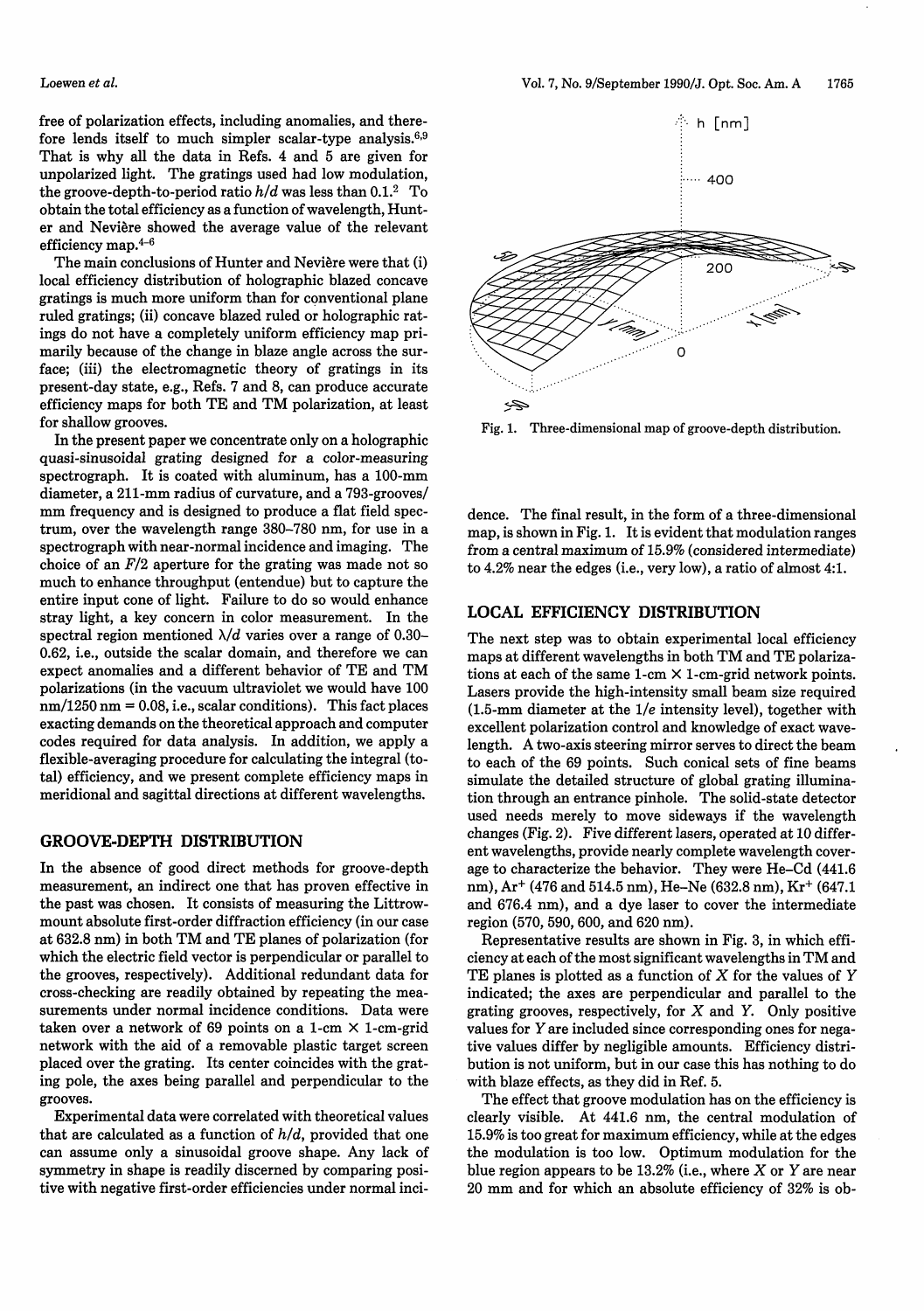

Fig. 2. Experimental setup for local efficiency measurement.

served), which is just 2% less than the theoretical peak for scalar diffraction of infinite conductors.

At 600 nm, no dips occur because, at  $\lambda/d = 0.475$ , there are no anomalies in this depth-modulation region and this particular deviation from Littrow mount and because the peak efficiency occurs only approximately 10 mm from the grating center.

The picture changes significantly at 676.4 nm because, with  $\lambda/d$  increasing to 0.538, there is an anomaly in TM polarization that is so sharp that it disappears only if  $Y = 40$ mm, i.e., if the modulation becomes less than 5%.

It is evident that (in contrast to Ref. 4) local efficiency changes along the sagittal diameter (along Y) as much as it does along the meridional one (along  $X$ ). The variations in both directions are comparable with each other; therefore a single meridional scan is not enough for correct presentation of an efficiency map.

The nonuniformity of the efficiency maps gives us an excellent opportunity for checking the local efficiency against computer codes, which include the effect of the aluminum surface and its thin oxide layer but assume perfect sinusoidal groove form. The results for the same three wavelengths and both polarizations, taken in the meridional plane, are shown in Fig. 4. The agreement is excellent, not only on the meridional diameter presented here but all over the grating area. It enables us to make some important conclusions:

(i) The assumption of a sinusoidal groove profile seems to be correct.

(ii) For *h/d* of as much as 0.16, i.e., even for intermediate modulation, Nevière's approach that a concave grating can be treated theoretically by approximating it with an appropriate set of small tangential plane gratings is confirmed.

(iii) It is possible to calculate the efficiency map of a concave grating with high accuracy not only in the vacuum ultraviolet<sup>5</sup> but in the visible spectral region too (assuming that the profile and the depth distribution of the grooves are known).

# **SPECTRAL BEHAVIOR AND ILLUMINATION OF THE GRATING**

After local characteristics are determined with good accuracy, we can examine the behavior of the grating if it is illuminated by a conical beam with a specified transverse energy distribution. This can be done by summing the local efficiencies of the above-mentioned 69 rays at each of the wavelengths of interest, but each local efficiency must be multiplied by a weighting coefficient expressing the relative local intensity of the incident beam at that point.

In classical instruments, the grating is illuminated through an entrance slit; light comes from a lamp through a series of mirrors. In such cases the transversal intensity distribution of the incident beam is remarkably uniform for all practical purposes. Direct total spectral measurements of the grating were performed with an efficiency tester that simulates grating illumination in a typical spectrograph. Input is from a multimode silica fiber that obtains its input from a small monochromator. Two masks, with 9-mm and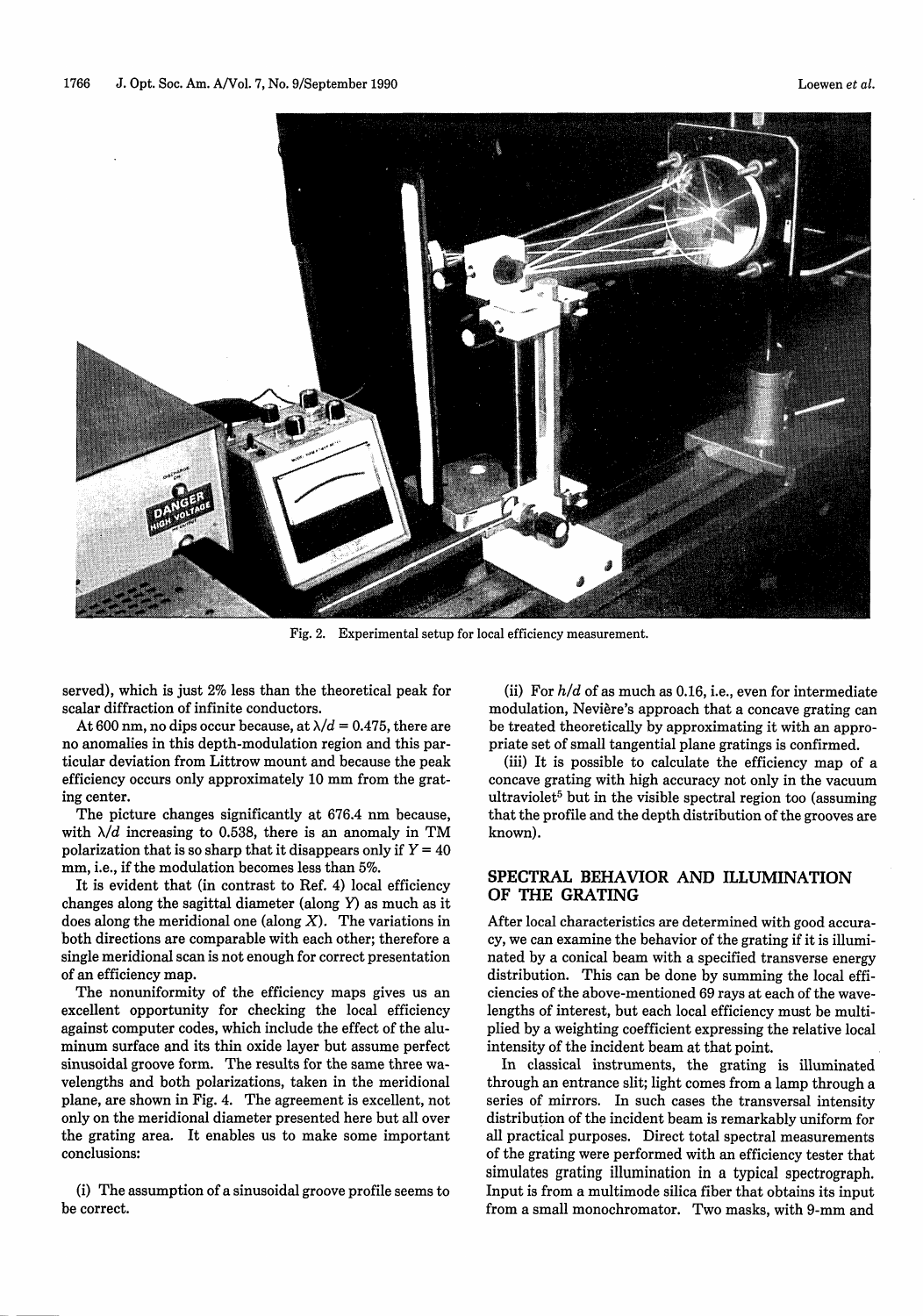**Loewen** *et al.*

32-mm diameters are used to observe both local and integrated behavior in a wide spectral domain.

Figure 5 contains a set of TM and TE spectral efficiency dependences with successive apertures of 9, 32, and 100 mm. They clearly demonstrate the progressive attenuation and the final disappearance of anomalies as the *F* number decreases, despite the relatively low local efficiencies near the edge of the grating.

In Fig. 6, directly measured, total  $F/2.1$  spectral dependence (solid curve) is compared with locally measured and then integrated efficiency values for a homogeneous incident beam (dotted curve). The coincidence is good. The result is the same if local values are not measured but theoretically predicted.

It is interesting also to examine grating behavior under inhomogeneous illumination. As a convenient approximation, the illuminating beam is taken to be Gaussian (Fig. 7) for which  $\phi_G$  is the angle subtended by the grating. In practice if fibers are used for illumination, the field could be Gaussian if the input is properly adjusted. The ratio  $\phi_B/\phi_G$ can be varied by controlling the *F* number at the fiber input, i.e., the distance to the lamp filament. *F* number can easily go from 0.2 to 1, but a normal goal is to aim for 0.5, meaning that  $\phi_B/\phi_G = 1$  for the grating that we are considering. The reason is that we want no light to extend outside the grating



Fig. 3. Local absolute efficiency maps measured at three wavelengths: solid curve,  $P$  (or TE); dotted curve,  $S$  (or TM) polarization.



Fig. 4. Comparison between experimental data (dotted curve) and theoretical calculations (solid curve) of local absolute efficiency along the meridional diameter  $(y = 0)$  for P (TE) and S (TM) polarizations.



wavelength [nm]

Fig. 5. Efficiency curves for various *F/#'s* of the same grating show the measured total relative efficiency versus wavelength 20 through different grating apertures for TE and TM polarizations.



Fig. 6. Measured relative spectral dependence for unpolarized light with *F/2.1* (solid curve) compared with integrated data calculated for uniform illumination (dotted curve) and for Gaussian illumination with  $\phi_B/\phi_G = 1$  (dashed curve).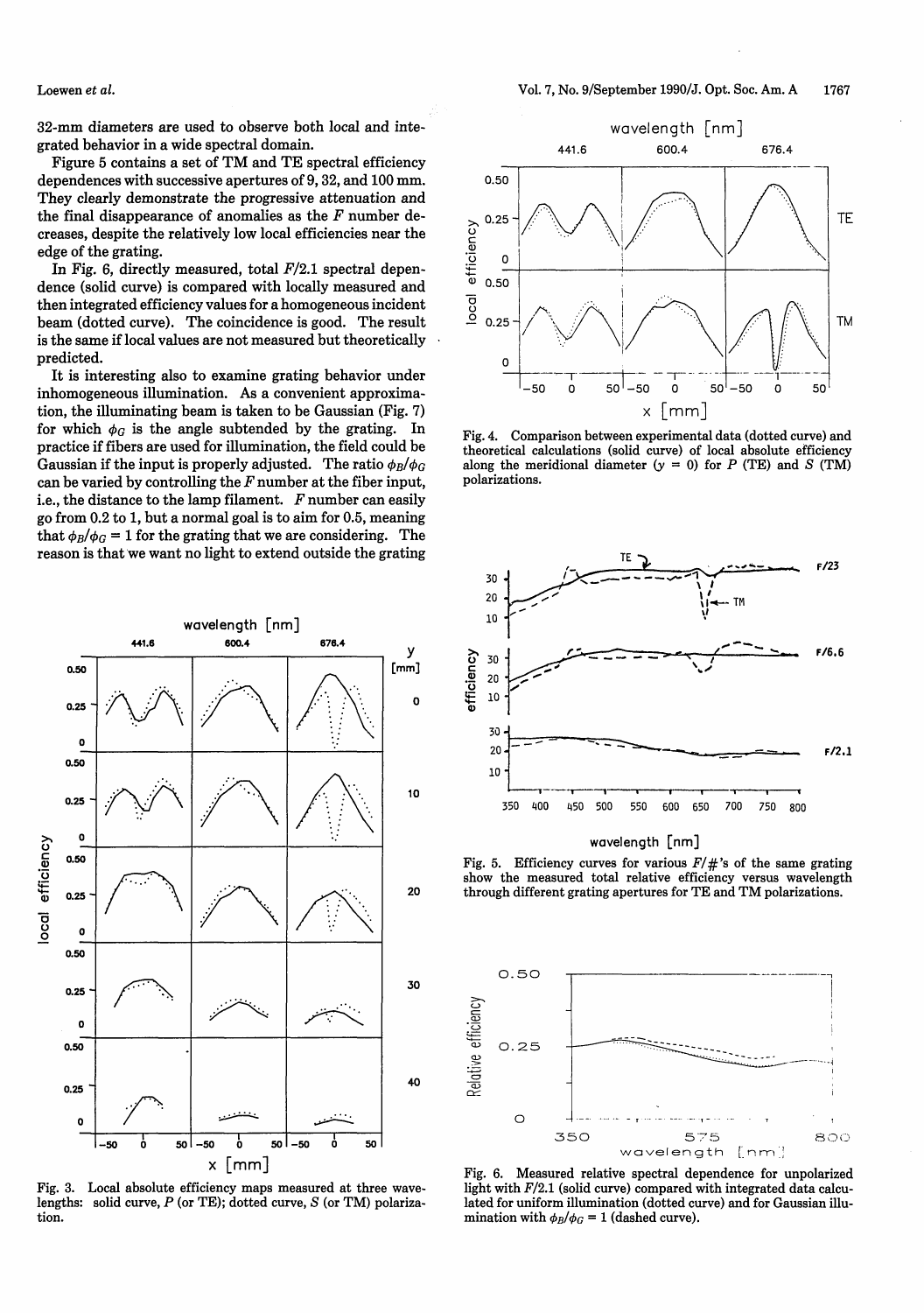

Fig. 7. Beam geometry: S, source; D, detector;  $\alpha$  and  $\beta$ , angles of incidence and of diffraction;  $\phi_B$ , effective angular width of the incident Gaussian beam at *1/e* intensity level.

diameter, not because efficiency is a consideration but because to do so invites extra stray light to reach the detector. Total absolute efficiency is shown in Fig. 8 in the TM and TE planes as a function of  $\phi_B/\phi_G$  for the same three wavelengths as in Fig. 4. For reasonable values of this ratio, i.e., for  $0.5 < \phi_B/\phi_G < 1$ , there is remarkably little difference between the three cases. If the illumination is concentrated in the center of the grating (i.e., if  $\phi_B/\phi_G = 0.2$ ), significant effects of wavelength can now be expected. At 441 nm the total efficiency will be reduced, at 600 nm it will be increased, and at 676 nm polarization becomes prominent. There is an optimum for  $\phi_B/\phi_G = 0.3$  from an efficiency point of view. The integrated relative efficiency at Gaussian illumination with  $\phi_B/\phi_G = 1$  is presented for comparison (dashed curve with in Fig. 6). The small decrease of flat illumination values with respect to Gaussian illumination values is a natural consequence of relatively high energy flow





Fig. 8. Total absolute efficiency obtained by weighted summation of local values, depending on the angular width  $\phi_B$  of the incident Gaussian beam at (a)  $676.4$  nm, (b)  $600.4$  nm, and (c)  $441.6$  nm:  $\phi_G$ , angular aperture of the grating in regard to the source point; dashed curve, P (TE) polarization; solid curve, S (TM) polarization; dotted curve, unpolarized light.